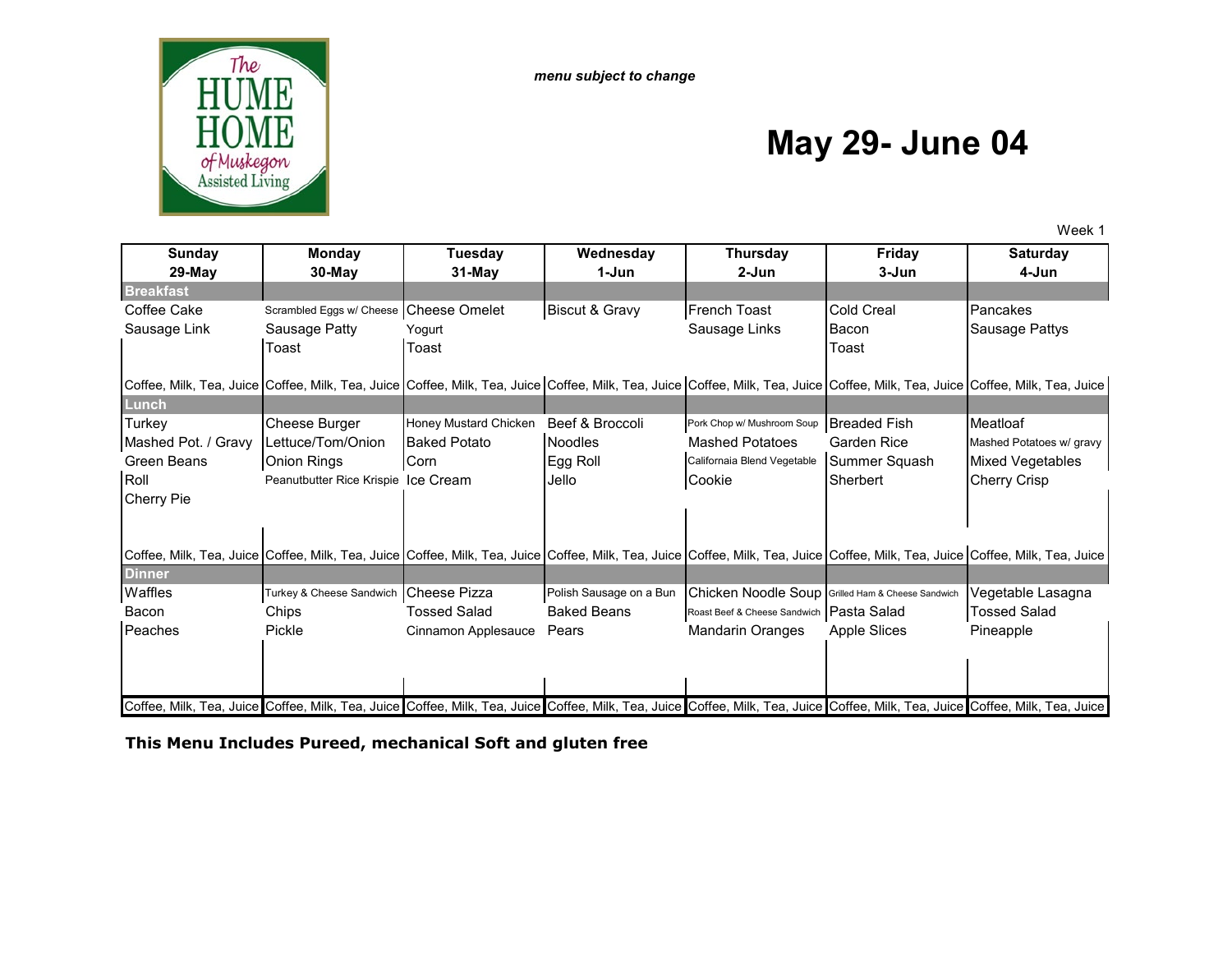*menu subject to change*



# **June 05-11**

Week 2

| Sunday                    | Monday          | <b>Tuesday</b>          | Wednesday               | <b>Thursday</b>                                                                                                                                                                                                                | Friday                   | <b>Saturday</b>                                                                                                                                                                                                                |
|---------------------------|-----------------|-------------------------|-------------------------|--------------------------------------------------------------------------------------------------------------------------------------------------------------------------------------------------------------------------------|--------------------------|--------------------------------------------------------------------------------------------------------------------------------------------------------------------------------------------------------------------------------|
| 5-Jun                     | 6-Jun           | 7-Jun                   | 8-Jun                   | 9-Jun                                                                                                                                                                                                                          | $10 - Jun$               | $11 - Jun$                                                                                                                                                                                                                     |
| <b>Breakfast</b>          |                 |                         |                         |                                                                                                                                                                                                                                |                          |                                                                                                                                                                                                                                |
| Oatmeal                   | Scrambled Eggs  | <b>Cold Cereal</b>      | Pancakes                | <b>Muffin</b>                                                                                                                                                                                                                  | Scrambled Eggs w/ cheese | <b>Cold Cereal</b>                                                                                                                                                                                                             |
| Toast                     | Sausage Link    | Sausage Patty           | Sausage Link            | <b>Cheese Omelet</b>                                                                                                                                                                                                           | Bacon                    | Cinnamon Roll                                                                                                                                                                                                                  |
|                           | Toast           | Toast                   |                         |                                                                                                                                                                                                                                | Toast                    | <b>Fruit Cocktail</b>                                                                                                                                                                                                          |
|                           |                 |                         |                         |                                                                                                                                                                                                                                |                          |                                                                                                                                                                                                                                |
|                           |                 |                         |                         | Coffee, Milk, Tea, Juice Coffee, Milk, Tea, Juice Coffee, Milk, Tea, Juice Coffee, Milk, Tea, Juice Coffee, Milk, Tea, Juice Coffee, Milk, Tea, Juice Coffee, Milk, Tea, Juice Coffee, Milk, Tea, Juice Coffee, Milk, Tea, Jui |                          |                                                                                                                                                                                                                                |
| Lunch                     |                 |                         |                         |                                                                                                                                                                                                                                |                          |                                                                                                                                                                                                                                |
| Ham                       | Beef Stroganoff | Salsa Chicken           | <b>Chef Salad</b>       | Turkey Club Sub                                                                                                                                                                                                                | Gloush                   | Polish Sausage & Kraut                                                                                                                                                                                                         |
| <b>Scalloped Potaotes</b> | Carrots         | Spanish Rice            | <b>Breadstick</b>       | Onion Rings                                                                                                                                                                                                                    | <b>Mixed Vegetables</b>  | Green Beans                                                                                                                                                                                                                    |
| Corn                      | B&B             | Jell-O                  | Poke Cake               | <b>Brownie</b>                                                                                                                                                                                                                 | B&B                      | Cookie                                                                                                                                                                                                                         |
| Apple Pie                 | Pudding         |                         |                         |                                                                                                                                                                                                                                | Ice Cream                |                                                                                                                                                                                                                                |
|                           |                 |                         |                         |                                                                                                                                                                                                                                |                          | Coffee, Milk, Tea, Juice Coffee, Milk, Tea, Juice Coffee, Milk, Tea, Juice Coffee, Milk, Tea, Juice Coffee, Milk, Tea, Juice Coffee, Milk, Tea, Juice Coffee, Milk, Tea, Juice Coffee, Milk, Tea, Juice Coffee, Milk, Tea, Jui |
| <b>Dinner</b>             |                 |                         |                         |                                                                                                                                                                                                                                |                          |                                                                                                                                                                                                                                |
| Waffles                   | Hot Dog         | <b>Fish Sandwich</b>    | Vegetable Soup          | Pizza Mac                                                                                                                                                                                                                      | Ham Sandwich             | Tuna Salad Sandwich                                                                                                                                                                                                            |
| Bacon                     | Potato Salad    | <b>French Fries</b>     | Grilled Cheese Sandwich | <b>Tossed Salad</b>                                                                                                                                                                                                            | Macaroni Salad           | Chips                                                                                                                                                                                                                          |
| Pears                     | Pickle          | <b>Mandarin Oranges</b> | Applesauce              | Peaches                                                                                                                                                                                                                        | Pineapple                | Pickle                                                                                                                                                                                                                         |
|                           |                 |                         |                         |                                                                                                                                                                                                                                |                          |                                                                                                                                                                                                                                |
|                           |                 |                         |                         |                                                                                                                                                                                                                                |                          |                                                                                                                                                                                                                                |
|                           |                 |                         |                         |                                                                                                                                                                                                                                |                          |                                                                                                                                                                                                                                |
|                           |                 |                         |                         |                                                                                                                                                                                                                                |                          | Coffee, Milk, Tea, Juice Coffee, Milk, Tea, Juice Coffee, Milk, Tea, Juice Coffee, Milk, Tea, Juice Coffee, Milk, Tea, Juice Coffee, Milk, Tea, Juice Coffee, Milk, Tea, Juice Coffee, Milk, Tea, Juice Coffee, Milk, Tea, Jui |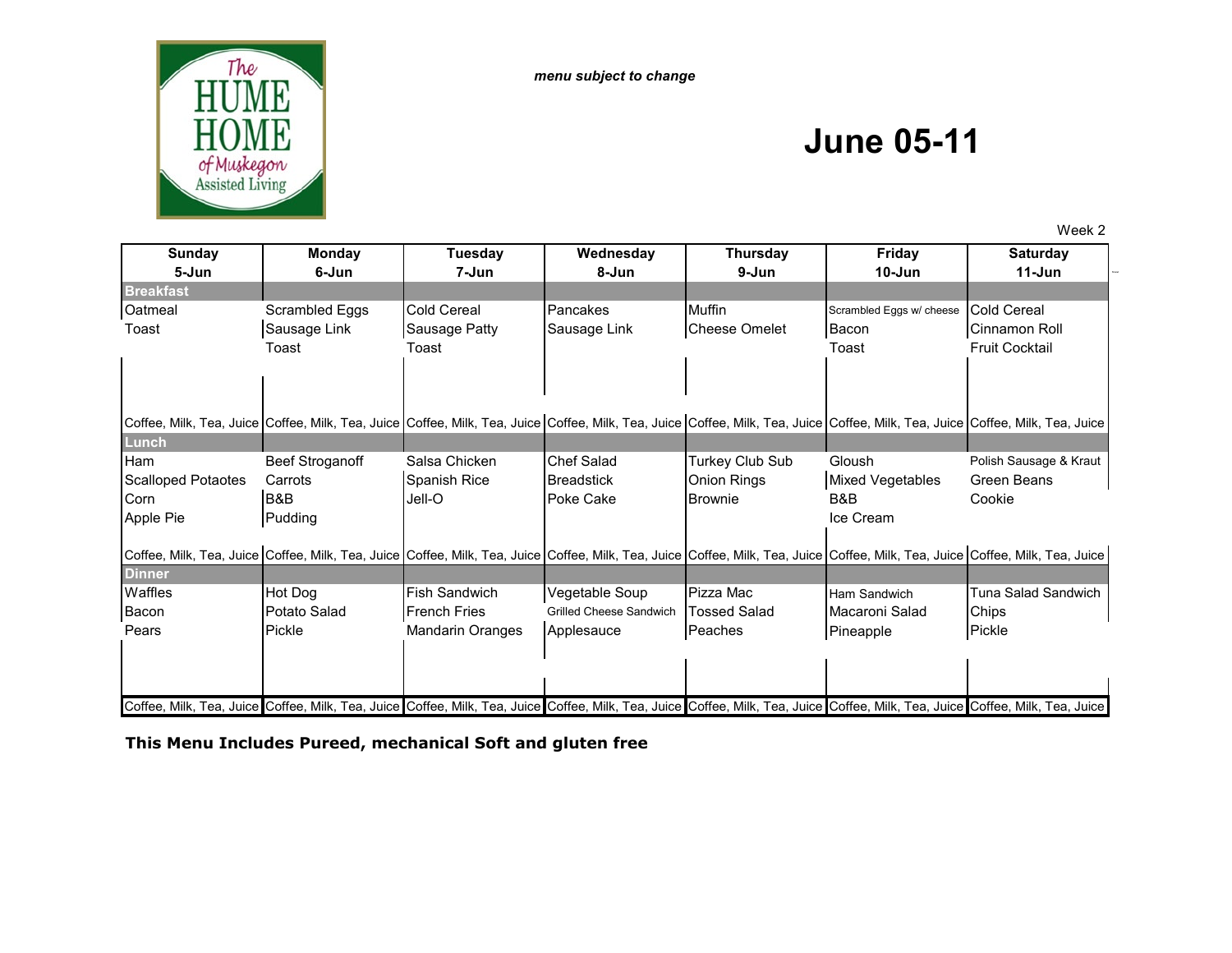

#### **June 12-18**

Week 3

| Sunday               | <b>Monday</b>            | Tuesday                      | Wednesday               | <b>Thursday</b>                | Friday                                                                                                                                                                                                                         | <b>Saturday</b>   |
|----------------------|--------------------------|------------------------------|-------------------------|--------------------------------|--------------------------------------------------------------------------------------------------------------------------------------------------------------------------------------------------------------------------------|-------------------|
| $12$ -Jun            | $13 - Jun$               | 14-Jun                       | $15 - Jun$              | 16-Jun                         | 17-Jun                                                                                                                                                                                                                         | 18-Jun            |
| <b>Breakfast</b>     |                          |                              |                         |                                |                                                                                                                                                                                                                                |                   |
| Oatmeal              | Scrambled Eggs W/ Cheese | <b>Fried Egg</b>             | <b>Cheese Omelet</b>    | <b>French Toast</b>            | Scrambled Eggs                                                                                                                                                                                                                 | Pancakes          |
| Sausage Link         | Sausage Patty            | Corned Beef Hash             | <b>Blueberry Muffin</b> | Bacon                          | Sausage Link                                                                                                                                                                                                                   | Sausage Patty     |
| Toast                | Toast                    | Toast                        |                         |                                | Toast                                                                                                                                                                                                                          |                   |
|                      |                          |                              |                         |                                |                                                                                                                                                                                                                                |                   |
|                      |                          |                              |                         |                                |                                                                                                                                                                                                                                |                   |
|                      |                          |                              |                         |                                |                                                                                                                                                                                                                                |                   |
|                      |                          |                              |                         |                                | Coffee, Milk, Tea, Juice Coffee, Milk, Tea, Juice Coffee, Milk, Tea, Juice Coffee, Milk, Tea, Juice Coffee, Milk, Tea, Juice Coffee, Milk, Tea, Juice Coffee, Milk, Tea, Juice Coffee, Milk, Tea, Juice Coffee, Milk, Tea, Jui |                   |
| Lunch                |                          |                              |                         |                                |                                                                                                                                                                                                                                |                   |
| Pork Roast           | <b>Battered Fish</b>     | <b>BLT</b>                   | Taco Soup               | Pizza Burger                   | <b>BBQ Chicken Thighs</b>                                                                                                                                                                                                      | <b>Picnic</b>     |
| Mash Pot. w/ gravy   | Cole Slaw                | Chips                        | Roll                    | <b>Cucumner &amp; Tomatoes</b> | <b>Baked Beans</b>                                                                                                                                                                                                             |                   |
| Peas                 | Fries                    | Pickle                       | Ice Cream               | Brownie                        | Corn                                                                                                                                                                                                                           |                   |
| Roll                 | Cookie                   | Cake                         |                         |                                | Jello                                                                                                                                                                                                                          |                   |
| <b>Blueberry Pie</b> |                          |                              |                         |                                |                                                                                                                                                                                                                                |                   |
|                      |                          |                              |                         |                                | Coffee, Milk, Tea, Juice Coffee, Milk, Tea, Juice Coffee, Milk, Tea, Juice Coffee, Milk, Tea, Juice Coffee, Milk, Tea, Juice Coffee, Milk, Tea, Juice Coffee, Milk, Tea, Juice Coffee, Milk, Tea, Juice Coffee, Milk, Tea, Jui |                   |
| <b>Dinner</b>        |                          |                              |                         |                                |                                                                                                                                                                                                                                |                   |
| Waffles              | Chicken Salad            | Cottage Cheese & Fruit Plate | Macaroni & Cheese       | Tomato Soup                    | Ground Bologna Sandwich                                                                                                                                                                                                        | <b>Chef Salad</b> |
| Bacon                | <b>Pickled Beets</b>     |                              | <b>Stewed Tomatoes</b>  | Grilled Cheese Sandwich        | Chips                                                                                                                                                                                                                          | <b>Breadstick</b> |
| Mandarin Oranges     | Pears                    |                              | Peaches                 | Pineapple                      | Pickle                                                                                                                                                                                                                         | Fruitcocktail     |
|                      |                          |                              |                         |                                |                                                                                                                                                                                                                                |                   |
|                      |                          |                              |                         |                                |                                                                                                                                                                                                                                |                   |
|                      |                          |                              |                         |                                | Coffee, Milk, Tea, Juice Coffee, Milk, Tea, Juice Coffee, Milk, Tea, Juice Coffee, Milk, Tea, Juice Coffee, Milk, Tea, Juice Coffee, Milk, Tea, Juice Coffee, Milk, Tea, Juice Coffee, Milk, Tea, Juice Coffee, Milk, Tea, Jui |                   |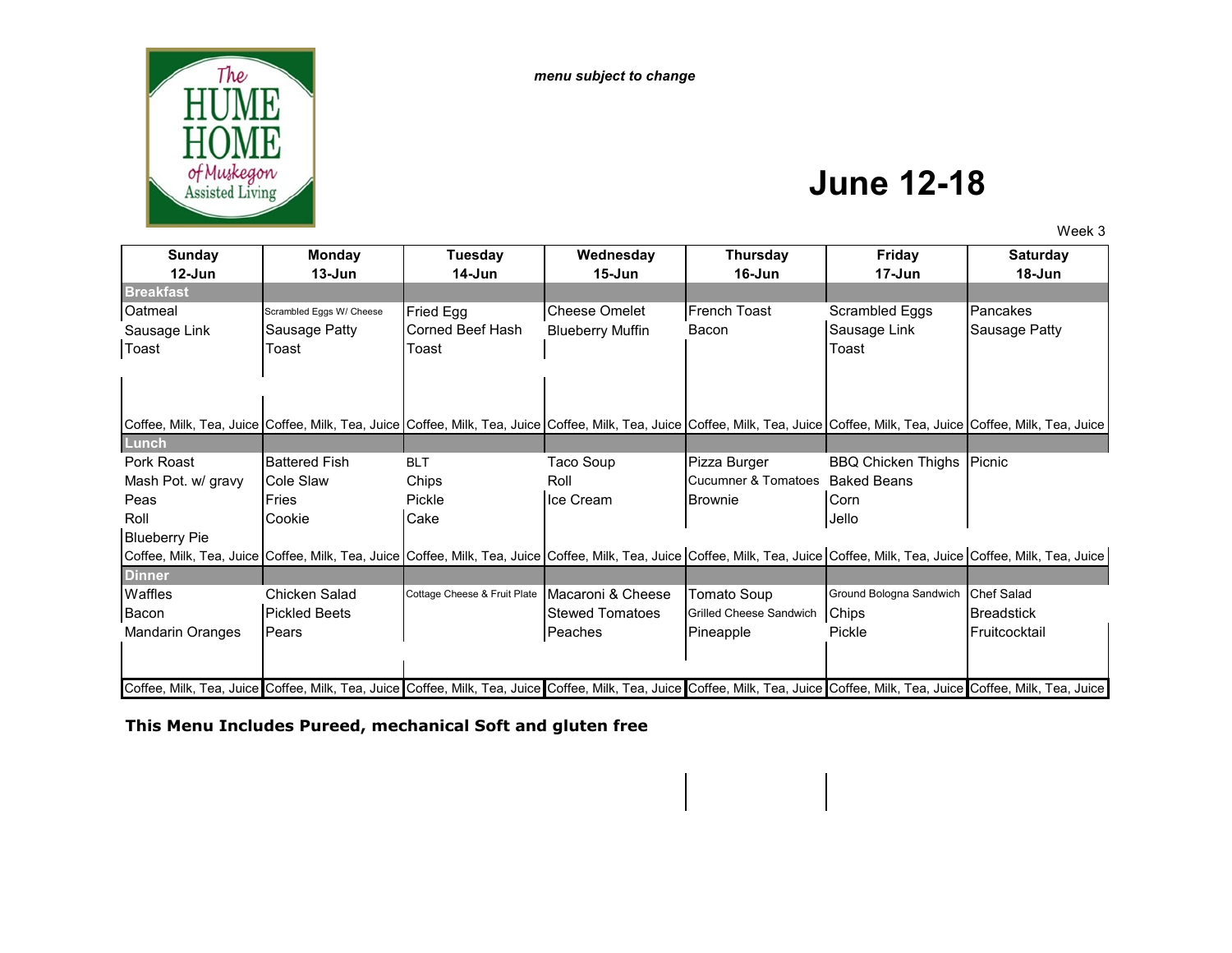*menu subject to change*



# **June 19-25**

Week 4

| <b>Sunday</b>           | Monday                                                                                                                                                                                                                         | <b>Tuesday</b>     | Wednesday                 | <b>Thursday</b>    | Friday              | <b>Saturday</b>     |
|-------------------------|--------------------------------------------------------------------------------------------------------------------------------------------------------------------------------------------------------------------------------|--------------------|---------------------------|--------------------|---------------------|---------------------|
| $19 - Jun$              | $20 - Jun$                                                                                                                                                                                                                     | $21 - Jun$         | $22 - Jun$                | $23 - Jun$         | $24 - Jun$          | $25 - Jun$          |
| <b>Breakfast</b>        |                                                                                                                                                                                                                                |                    |                           |                    |                     |                     |
| Donut                   | Scrambled Eggs w/ Cheese Cold Cereal                                                                                                                                                                                           |                    | <b>Stuffed Hashbrowns</b> | French Toast       | Scrambled Eggs      | Oatmeal             |
| <b>Sausage Patty</b>    | Bacon                                                                                                                                                                                                                          | Sausage Links      | Toast                     | Sausage Patties    | Bacon               | Sausage Links       |
|                         | Toast                                                                                                                                                                                                                          | Toast              |                           |                    | Toast               | Toast               |
|                         |                                                                                                                                                                                                                                |                    |                           |                    |                     |                     |
|                         |                                                                                                                                                                                                                                |                    |                           |                    |                     |                     |
|                         |                                                                                                                                                                                                                                |                    |                           |                    |                     |                     |
|                         | Coffee, Milk, Tea, Juice Coffee, Milk, Tea, Juice Coffee, Milk, Tea, Juice Coffee, Milk, Tea, Juice Coffee, Milk, Tea, Juice ICoffee, Milk, Tea, Juice Coffee, Milk, Tea, Juice Coffee, Milk, Tea, Juice Coffee, Milk, Tea, Ju |                    |                           |                    |                     |                     |
| Lunch                   |                                                                                                                                                                                                                                |                    |                           |                    |                     |                     |
| Turkey                  | Chicken Alfredo                                                                                                                                                                                                                | <b>Brats</b>       | Tacos                     | Pizza              | Tilapia             | Spaghetti           |
| <b>Mashed Potatoes</b>  | Broccoli                                                                                                                                                                                                                       | Macaroni Salad     | <b>Rice</b>               | <b>Breadstick</b>  | <b>Baked Potato</b> | <b>Tossed Salad</b> |
| Green Beans             | Garlic Bread                                                                                                                                                                                                                   | <b>Baked Beans</b> | <b>Refried Beans</b>      | Cookie             | Carrots             | <b>Garlic Bread</b> |
| Roll                    | Pudding                                                                                                                                                                                                                        | Jello              | Cheesecake                |                    | Cake                | <b>Cream Puffs</b>  |
| Pumpkin Pie             |                                                                                                                                                                                                                                |                    |                           |                    |                     |                     |
|                         | Coffee, Milk, Tea, Juice Coffee, Milk, Tea, Juice Coffee, Milk, Tea, Juice Coffee, Milk, Tea, Juice Coffee, Milk, Tea, Juice Coffee, Milk, Tea, Juice Coffee, Milk, Tea, Juice Coffee, Milk, Tea, Juice Coffee, Milk, Tea, Jui |                    |                           |                    |                     |                     |
| <b>Dinner</b>           |                                                                                                                                                                                                                                |                    |                           |                    |                     |                     |
| Waffles                 | Tuna Salad Sandwich Ham Salad Sandwich                                                                                                                                                                                         |                    | <b>Chicken Tenders</b>    | Egg Salad Sandwich | Sloppy Joe          | Hot Dog             |
| Sausage Links           | Chips                                                                                                                                                                                                                          | Minestrone Soup    | Tots                      | Chips              | Corn                | Potato Salad        |
| <b>Mandarin Oranges</b> | Pickle                                                                                                                                                                                                                         | Pineapple          | Fruitcocktail             | Pickle             | Applesauce          | Chips               |
|                         |                                                                                                                                                                                                                                |                    |                           |                    |                     |                     |
|                         |                                                                                                                                                                                                                                |                    |                           |                    |                     |                     |
|                         |                                                                                                                                                                                                                                |                    |                           |                    |                     |                     |
|                         | Coffee, Milk, Tea, Juice Coffee, Milk, Tea, Juice Coffee, Milk, Tea, Juice Coffee, Milk, Tea, Juice Coffee, Milk, Tea, Juice Coffee, Milk, Tea, Juice Coffee, Milk, Tea, Juice Coffee, Milk, Tea, Juice Coffee, Milk, Tea, Jui |                    |                           |                    |                     |                     |

 $\begin{array}{c} \hline \end{array}$ 

 $\mathbf{I}$ 

**This Menu Includes Pureed, mechanical Soft and gluten free** 

 $\mathbf{I}$